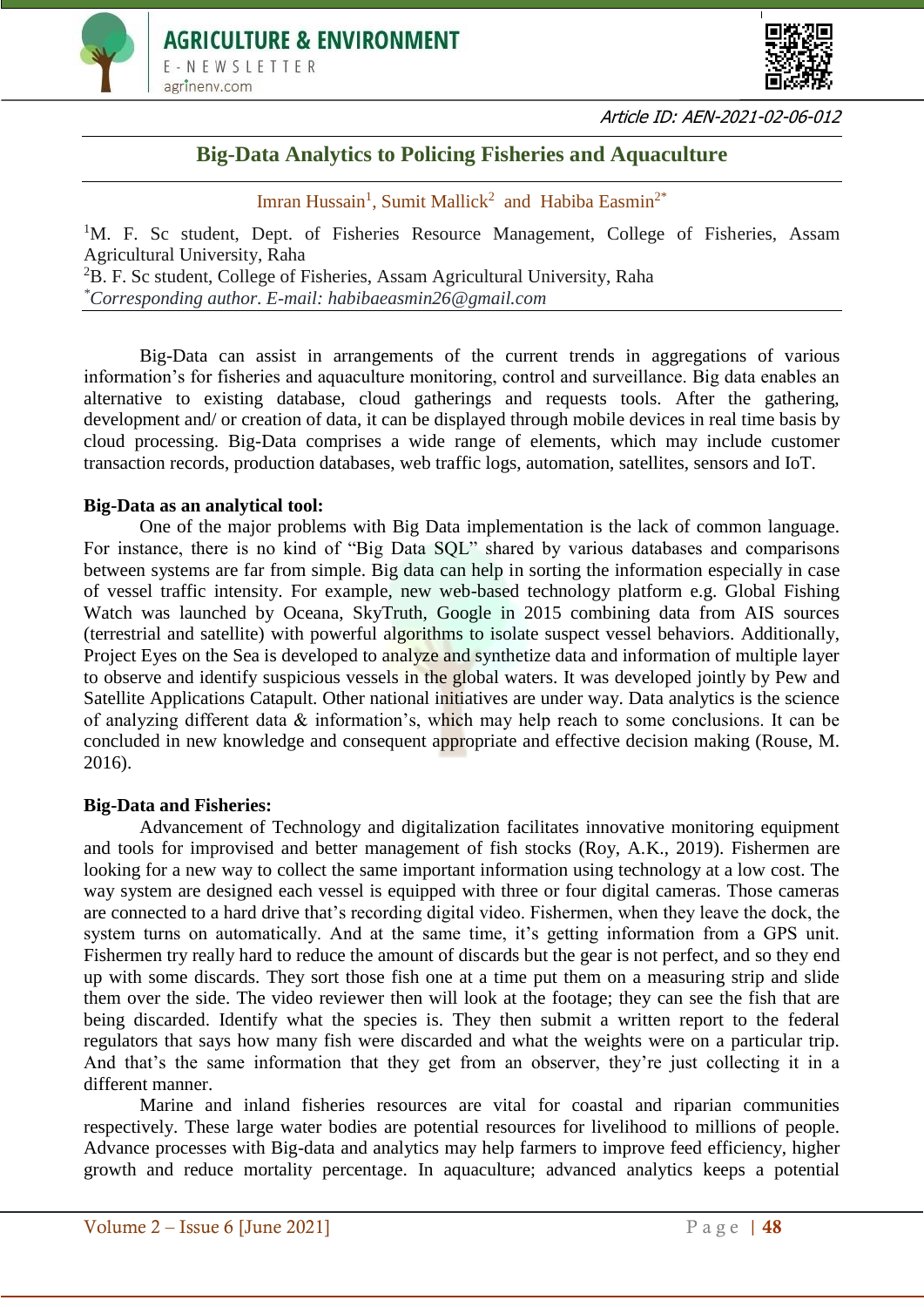



towards sharp incline in production in terms of Feed Conversion Rate (FCR), cost, diseases, mortality and environmental effects etc. Bringing such technologies along with cloud based platforms assisted by Machine Learning (ML) and data mining tools may support real time precision monitoring and decision process.

#### **Artificial Intelligence empowers aquaculture decision-making:**

Many leading technological companies such as Steinvikare looking for incorporation AI and system learning into their existed technologies in order to enhance the tools & thus remain competitive in the market. "[The Economist"](https://www.economist.com/news/briefing/21722629-oceans-face-dire-threats-better-regulated-fisheries-would-help-getting-serious-about) reported nearly 32 per cent of wild-caught fish are comes under unsustainable fishing. Artificial Intelligence can reduce effectively the overexploited fish species through data and smart monitoring systems with remote fish identification tools. AI can enable a better accountability for harvested fish composition. Various agencies and institutions are working on AI incorporation in different techniques. For example:

*Aqua cloud:* Aqua cloud platform by the Seafood Innovation Cluster aims to assist managers, students, researchers and technologies through their wide storage of data and information analysis system. They implemented AI to monitor the sea lice infestation and its spread within the environment.

*The YIELD:* Many companies dealing with fisheries and aquaculture technologies are currently utilising the various tools and practicable applications of Artificial Intelligence. For example Australian agricultural company The YIELD is using Sensing + Aqua technology for development and to create data-driven predictive analysis for precision decision making.

*Shoal:* Shoal, A robotic fish uses AI, or swarm intelligence (SI), to sense and detects pollution within a water body. These robots are operated in groups, keeps an ability to navigate their environment and sense, avoid possible barriers through the course, including other robotic fish. These groups of robotic fishes are also able to recharge themselves at charging stations and thus finally make decisions independently of human touch.

#### **Farming the ocean to feed the world: An inference**

Current practices and methods involves in fishing globally impacts our environment and climate in many different ways. Humans have been hunter-gatherers since prehistoric times harvesting food from land and sea. We've made this transition over the ages to agriculture to more reliably feed our growing population but at sea we haven't made that change we are still fishing like we're hunter gatherers only with new technology and scale. Now by 2050 well within the lifetime just 30 years from now our population is set to be 10 billion that's 3 billion more mouths to feed that we have currently to add to the challenge. We're going to need to feed ourselves with the looming and uncertain. Impacts of climate change on food production top that with a rising middle class worldwide that's going to expect to eat more animal protein. We need more efficient farming, more fishing or do we need to consider an entirely different other form of food production. Now modern agriculture has been hugely successful at boosting crop yields and production but it's using up about 70% of our freshwater resources already and half of our habitable land we threaten unique conservation lands and special places. If we develop anymore and even if we did even if we plowed up paradise and applied our most modern agriculture technologies it would still not be enough because in order to feed our growing populations come mid-century. We would need to discover and develop new agriculture lands equivalent to a continent another addition continents.

# **Conclusion:**

Big Data being the technology of trend; is one of those mega trends that will impact everyone in one way or another (Goodwin *et al. 2016*). Sensing technologies are expanding at greater rate from a satellite to smartphone, from a navigational ship to deep in ocean etc. Real-time monitoring of